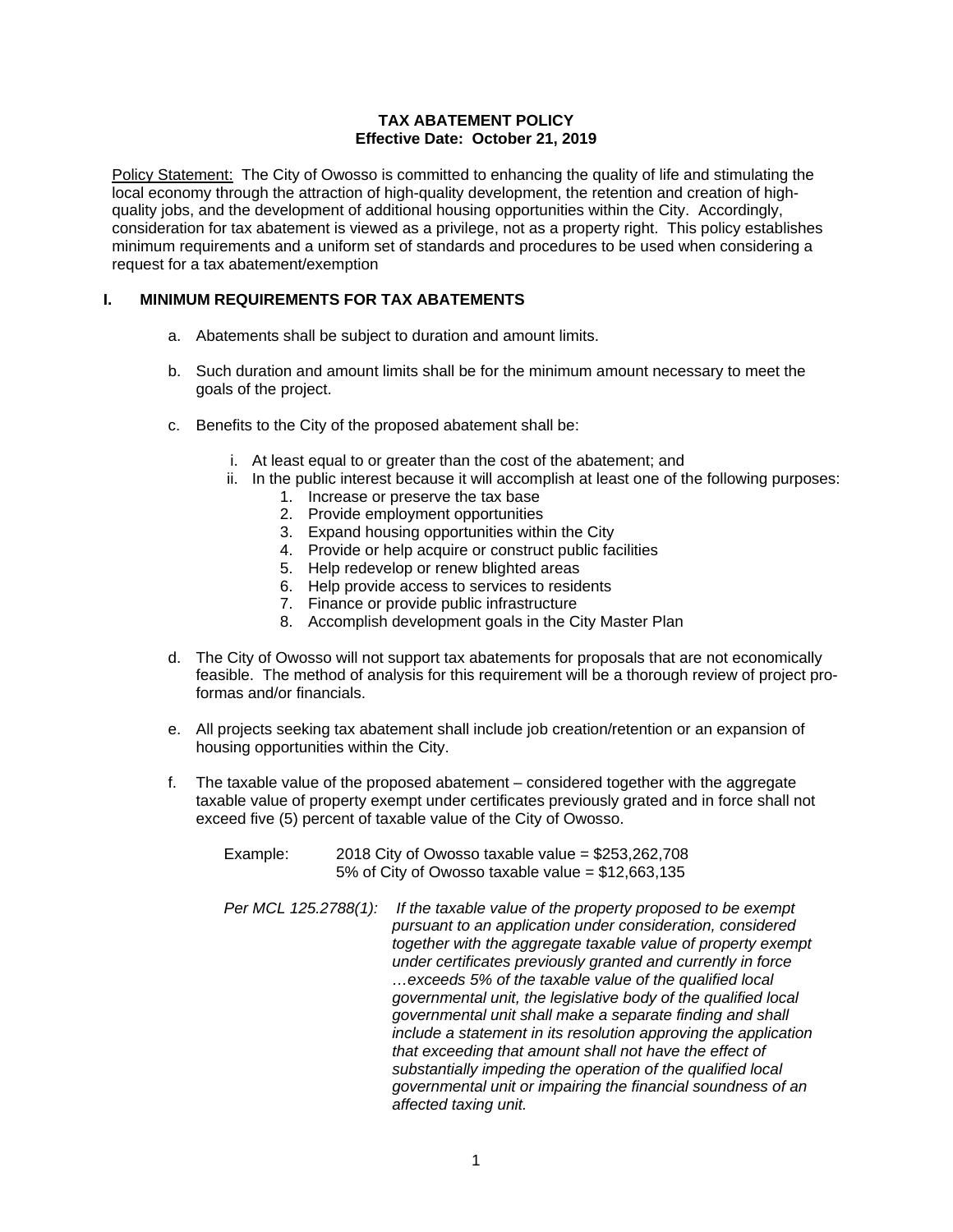- g. The City will not issue or be a signatory on bonds in connection with abatements.
- h. Commencement of any new construction or improvements shall be within the limits set forth within the applicable public act for the abatement being sought.
- i. The City Council will not take action on any abatement unless the application presents the project at the public hearing and is available to answer questions.
- j. The City of Owosso reserve the right to waive, modify or amend any of these policies when it is in the best interest of the City of Owosso.

#### **II. EVALUATION CRITERIA**

- a. Private Development Objectives: This City of Owosso will consider using tax abatements to help private development projects that strive to achieve one or more of the following objectives:
	- i. To retain local jobs and/or increase the number and diversity of high-quality jobs that offer attractive wages and benefits.
	- ii. To encourage additional unsubsidized private development in the City of Owosso either directly or indirectly through spinoff development without the use of tax abatement).
	- iii. To expand the availability of housing opportunities within the City limits.
	- iv. To facilitate the development process and to achieve development of sites that would not be developed without tax abatement assistance.
	- v. To remove blight and/or encourage redevelopment of commercial and industrial areas that result in high quality redevelopment (i.e. contaminated site cleanup) beyond the costs normally incurred in development.
	- vi. To provide infrastructure necessary to accommodate economic development
	- vii. To meet other public policy goals as adopted by the City of Owosso including but not limited to the City's Master Plan.
- b. Additional Objectives: The City of Owosso will also consider the following factors when evaluating tax abatement requests to help private development projects.
	- i. To support local businesses, extra consideration will be given to existing businesses seeking to expand and grow within the City.
	- ii. The extent to which the proposed project creates high quality jobs in the City –paying wages equal to or greater than the average local wage of the same class.
	- iii. The extent to which the proposed project adds to the net commercial, industrial, or general tax base of the City and optimizes the private development of the proposed site.
	- iv. Whether or not the proposed project provides services not already provided in the City or services which are needed.
	- v. Whether or not the proposed business would be in direct competition with existing businesses in the City. Abatements should not be given to businesses which would receive a competitive advantage over existing businesses in the City.
	- vi. Whether or not the project will significantly impact environmental/natural resources.
	- vii. The extent to which other political subdivisions are in support of the project. The extent to which the project represents additional tax revenue for the City.
	- viii. The extent to which the project requires improvements in city infrastructure, road construction, or other traffic problems. Also to be considered is the impact of the proposal on other city services such as law enforcement, human services, prosecutions, parks, and historic preservation.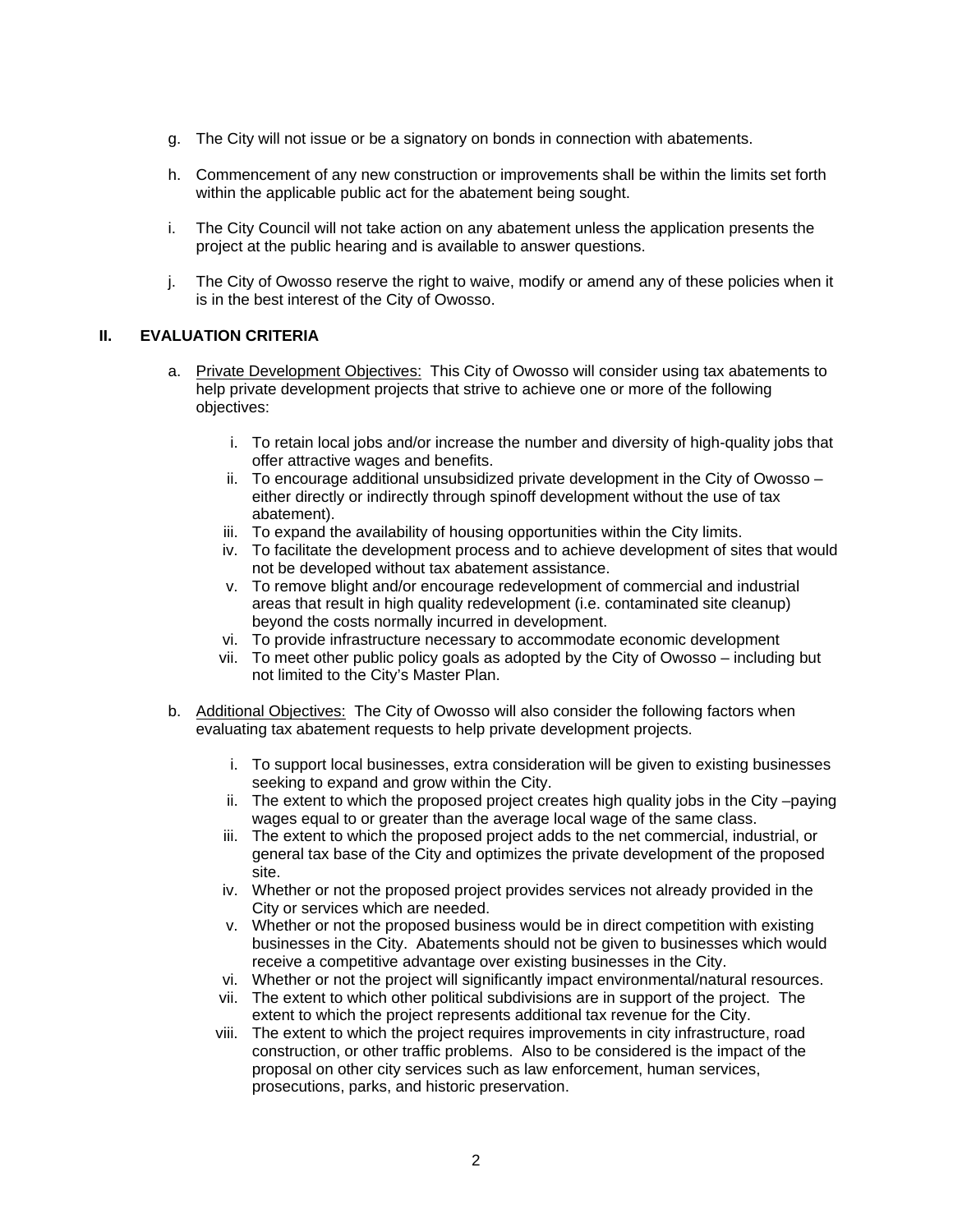- ix. Consistency of the proposed project with the City land use regulations and planning and zoning policies.
- x. How the proposed project furthers the goals and objectives of the City and/or community.
- xi. The level of private financial investment into the project.
- xii. The extent to which the project utilizes local vendors/products in construction and/or operation upon completion.

## **III. APPLICATION**

- a. The applicant shall submit an application available at City Hall for all projects for which a tax abatement is sought from the City of Owosso.
- b. Applications shall include:
	- i. A letter formally requesting tax abatement from the City of Owosso
		- 1. For some abatements, this letter must also request that a tax abatement district be established for the property depending on the public act governing the abatement.
	- ii. Completed application for tax abatement with any requested supporting materials.
	- iii. A project pro-forma
	- iv. Official forms developed by the State of Michigan if applicable shall also be submitted in a timely manner per procedures set forth within the applicable abatement act under which the application is made
	- v. The applicant shall submit completed applications to the City Clerk. An application will not be accepted if it is incomplete or if any required materials are not included.

# **IV. APPROVAL PROCESS**

- a. The City Clerk shall notify by certified mail each taxing jurisdiction of a request to establish an abatement district or application for the abatement. Said taxing jurisdiction shall have fifteen (15) days from the date of receipt of said notification to respond in writing with their thoughts and considerations. These taxing jurisdictions shall have no voting or veto authority.
- b. The City Clerk shall notify applicant by certified mail if the application is found consistent with this policy. Procedures set forth within the abatement act shall be followed.
- c. The length of the exemption shall be determined by the attached abatement schedule.
- d. The approval for the abatement district and approval of an application for abatement shall not be addressed at the same meeting.

## **V. REQUIRED AGREEMENTS**

- a. Development Agreement: All projects granted tax abatement will be required to enter into a development agreement. The development agreement will be recorded against the property, will clearly define the responsibilities of the property owner(s) receiving the abatement, and will require annual reporting.
- b. \*Participation Agreement: All projects granted Brownfield TIFs or OPRA will be required to enter into a participation agreement for:
	- i. An annual payment to the city of 15% of the annual amount of CITY abated taxes or \$2,500 per year - whichever is less - for a Public Safety Administrative Fee *\*Brownfield and OPRA only. N/A for housing-exclusive projects or any other type of abatement granted.*
- c. Reimbursement Agreement (PA 381 Brownfield Only): All projects granted a Brownfield tax abatement are required to enter into a reimbursement agreement with the city per Public Act 381.